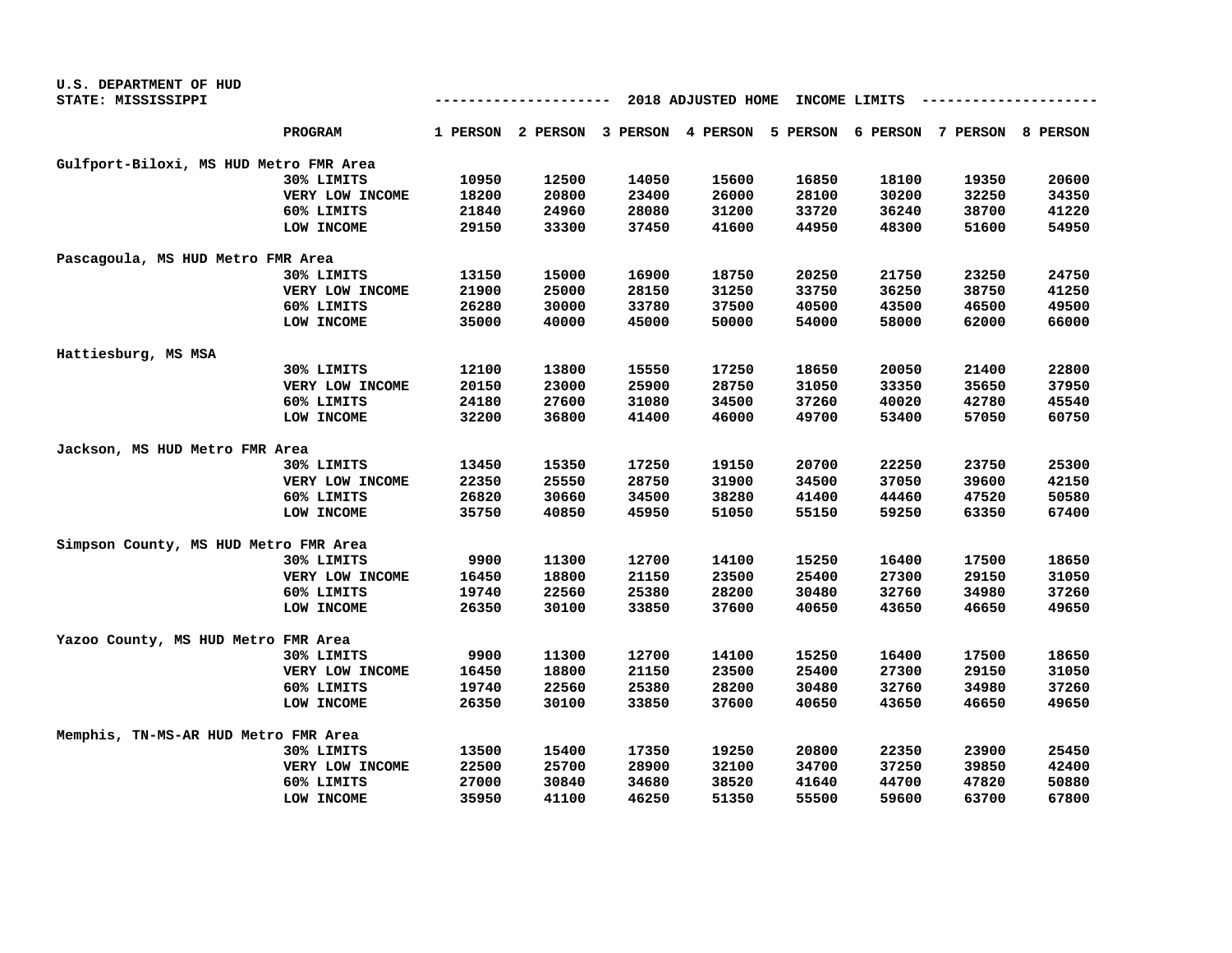| U.S. DEPARTMENT OF HUD                 |                 |       |          |       |                                                                         |       |       |       |       |  |
|----------------------------------------|-----------------|-------|----------|-------|-------------------------------------------------------------------------|-------|-------|-------|-------|--|
| STATE: MISSISSIPPI                     |                 |       | -------- |       | 2018 ADJUSTED HOME<br>INCOME LIMITS                                     |       |       |       |       |  |
|                                        | <b>PROGRAM</b>  |       |          |       | 1 PERSON 2 PERSON 3 PERSON 4 PERSON 5 PERSON 6 PERSON 7 PERSON 8 PERSON |       |       |       |       |  |
| Benton County, MS HUD Metro FMR Area   |                 |       |          |       |                                                                         |       |       |       |       |  |
|                                        | 30% LIMITS      | 9900  | 11300    | 12700 | 14100                                                                   | 15250 | 16400 | 17500 | 18650 |  |
|                                        | VERY LOW INCOME | 16450 | 18800    | 21150 | 23500                                                                   | 25400 | 27300 | 29150 | 31050 |  |
|                                        | 60% LIMITS      | 19740 | 22560    | 25380 | 28200                                                                   | 30480 | 32760 | 34980 | 37260 |  |
|                                        | LOW INCOME      | 26350 | 30100    | 33850 | 37600                                                                   | 40650 | 43650 | 46650 | 49650 |  |
| Marshall County, MS HUD Metro FMR Area |                 |       |          |       |                                                                         |       |       |       |       |  |
|                                        | 30% LIMITS      | 9900  | 11300    | 12700 | 14100                                                                   | 15250 | 16400 | 17500 | 18650 |  |
|                                        | VERY LOW INCOME | 16450 | 18800    | 21150 | 23500                                                                   | 25400 | 27300 | 29150 | 31050 |  |
|                                        | 60% LIMITS      | 19740 | 22560    | 25380 | 28200                                                                   | 30480 | 32760 | 34980 | 37260 |  |
|                                        | LOW INCOME      | 26350 | 30100    | 33850 | 37600                                                                   | 40650 | 43650 | 46650 | 49650 |  |
| Tate County, MS HUD Metro FMR Area     |                 |       |          |       |                                                                         |       |       |       |       |  |
|                                        | 30% LIMITS      | 11850 | 13550    | 15250 | 16900                                                                   | 18300 | 19650 | 21000 | 22350 |  |
|                                        | VERY LOW INCOME | 19750 | 22550    | 25350 | 28150                                                                   | 30450 | 32700 | 34950 | 37200 |  |
|                                        | 60% LIMITS      | 23700 | 27060    | 30420 | 33780                                                                   | 36540 | 39240 | 41940 | 44640 |  |
|                                        | LOW INCOME      | 31550 | 36050    | 40550 | 45050                                                                   | 48700 | 52300 | 55900 | 59500 |  |
| Tunica County, MS HUD Metro FMR Area   |                 |       |          |       |                                                                         |       |       |       |       |  |
|                                        | 30% LIMITS      | 9900  | 11300    | 12700 | 14100                                                                   | 15250 | 16400 | 17500 | 18650 |  |
|                                        | VERY LOW INCOME | 16450 | 18800    | 21150 | 23500                                                                   | 25400 | 27300 | 29150 | 31050 |  |
|                                        | 60% LIMITS      | 19740 | 22560    | 25380 | 28200                                                                   | 30480 | 32760 | 34980 | 37260 |  |
|                                        | LOW INCOME      | 26350 | 30100    | 33850 | 37600                                                                   | 40650 | 43650 | 46650 | 49650 |  |
| Adams County, MS                       |                 |       |          |       |                                                                         |       |       |       |       |  |
|                                        | 30% LIMITS      | 9900  | 11300    | 12700 | 14100                                                                   | 15250 | 16400 | 17500 | 18650 |  |
|                                        | VERY LOW INCOME | 16450 | 18800    | 21150 | 23500                                                                   | 25400 | 27300 | 29150 | 31050 |  |
|                                        | 60% LIMITS      | 19740 | 22560    | 25380 | 28200                                                                   | 30480 | 32760 | 34980 | 37260 |  |
|                                        | LOW INCOME      | 26350 | 30100    | 33850 | 37600                                                                   | 40650 | 43650 | 46650 | 49650 |  |
| Alcorn County, MS                      |                 |       |          |       |                                                                         |       |       |       |       |  |
|                                        | 30% LIMITS      | 9900  | 11300    | 12700 | 14100                                                                   | 15250 | 16400 | 17500 | 18650 |  |
|                                        | VERY LOW INCOME | 16450 | 18800    | 21150 | 23500                                                                   | 25400 | 27300 | 29150 | 31050 |  |
|                                        | 60% LIMITS      | 19740 | 22560    | 25380 | 28200                                                                   | 30480 | 32760 | 34980 | 37260 |  |
|                                        | LOW INCOME      | 26350 | 30100    | 33850 | 37600                                                                   | 40650 | 43650 | 46650 | 49650 |  |
| Amite County, MS                       |                 |       |          |       |                                                                         |       |       |       |       |  |
|                                        | 30% LIMITS      | 9900  | 11300    | 12700 | 14100                                                                   | 15250 | 16400 | 17500 | 18650 |  |
|                                        | VERY LOW INCOME | 16450 | 18800    | 21150 | 23500                                                                   | 25400 | 27300 | 29150 | 31050 |  |
|                                        | 60% LIMITS      | 19740 | 22560    | 25380 | 28200                                                                   | 30480 | 32760 | 34980 | 37260 |  |
|                                        | LOW INCOME      | 26350 | 30100    | 33850 | 37600                                                                   | 40650 | 43650 | 46650 | 49650 |  |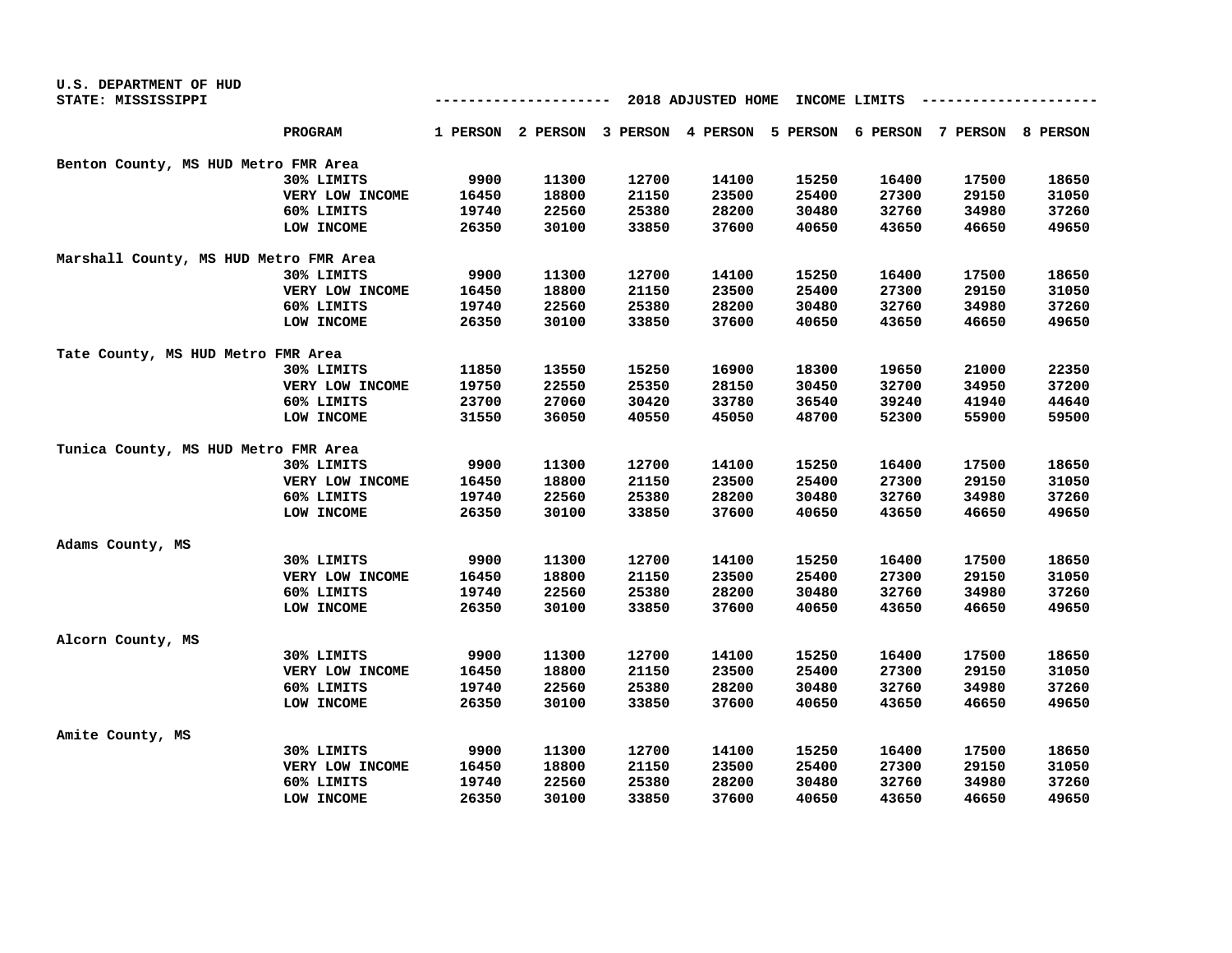| U.S. DEPARTMENT OF HUD<br>STATE: MISSISSIPPI |                 |       | ------- |       | 2018 ADJUSTED HOME                                                      |       | INCOME LIMITS |       |       |
|----------------------------------------------|-----------------|-------|---------|-------|-------------------------------------------------------------------------|-------|---------------|-------|-------|
|                                              | <b>PROGRAM</b>  |       |         |       | 1 PERSON 2 PERSON 3 PERSON 4 PERSON 5 PERSON 6 PERSON 7 PERSON 8 PERSON |       |               |       |       |
| Attala County, MS                            |                 |       |         |       |                                                                         |       |               |       |       |
|                                              | 30% LIMITS      | 9900  | 11300   | 12700 | 14100                                                                   | 15250 | 16400         | 17500 | 18650 |
|                                              | VERY LOW INCOME | 16450 | 18800   | 21150 | 23500                                                                   | 25400 | 27300         | 29150 | 31050 |
|                                              | 60% LIMITS      | 19740 | 22560   | 25380 | 28200                                                                   | 30480 | 32760         | 34980 | 37260 |
|                                              | LOW INCOME      | 26350 | 30100   | 33850 | 37600                                                                   | 40650 | 43650         | 46650 | 49650 |
| Bolivar County, MS                           |                 |       |         |       |                                                                         |       |               |       |       |
|                                              | 30% LIMITS      | 9900  | 11300   | 12700 | 14100                                                                   | 15250 | 16400         | 17500 | 18650 |
|                                              | VERY LOW INCOME | 16450 | 18800   | 21150 | 23500                                                                   | 25400 | 27300         | 29150 | 31050 |
|                                              | 60% LIMITS      | 19740 | 22560   | 25380 | 28200                                                                   | 30480 | 32760         | 34980 | 37260 |
|                                              | LOW INCOME      | 26350 | 30100   | 33850 | 37600                                                                   | 40650 | 43650         | 46650 | 49650 |
| Calhoun County, MS                           |                 |       |         |       |                                                                         |       |               |       |       |
|                                              | 30% LIMITS      | 9900  | 11300   | 12700 | 14100                                                                   | 15250 | 16400         | 17500 | 18650 |
|                                              | VERY LOW INCOME | 16450 | 18800   | 21150 | 23500                                                                   | 25400 | 27300         | 29150 | 31050 |
|                                              | 60% LIMITS      | 19740 | 22560   | 25380 | 28200                                                                   | 30480 | 32760         | 34980 | 37260 |
|                                              | LOW INCOME      | 26350 | 30100   | 33850 | 37600                                                                   | 40650 | 43650         | 46650 | 49650 |
| Carroll County, MS                           |                 |       |         |       |                                                                         |       |               |       |       |
|                                              | 30% LIMITS      | 10700 | 12200   | 13750 | 15250                                                                   | 16500 | 17700         | 18950 | 20150 |
|                                              | VERY LOW INCOME | 17800 | 20350   | 22900 | 25400                                                                   | 27450 | 29500         | 31500 | 33550 |
|                                              | 60% LIMITS      | 21360 | 24420   | 27480 | 30480                                                                   | 32940 | 35400         | 37800 | 40260 |
|                                              | LOW INCOME      | 28500 | 32550   | 36600 | 40650                                                                   | 43950 | 47200         | 50450 | 53700 |
| Chickasaw County, MS                         |                 |       |         |       |                                                                         |       |               |       |       |
|                                              | 30% LIMITS      | 9900  | 11300   | 12700 | 14100                                                                   | 15250 | 16400         | 17500 | 18650 |
|                                              | VERY LOW INCOME | 16450 | 18800   | 21150 | 23500                                                                   | 25400 | 27300         | 29150 | 31050 |
|                                              | 60% LIMITS      | 19740 | 22560   | 25380 | 28200                                                                   | 30480 | 32760         | 34980 | 37260 |
|                                              | LOW INCOME      | 26350 | 30100   | 33850 | 37600                                                                   | 40650 | 43650         | 46650 | 49650 |
| Choctaw County, MS                           |                 |       |         |       |                                                                         |       |               |       |       |
|                                              | 30% LIMITS      | 10050 | 11450   | 12900 | 14300                                                                   | 15450 | 16600         | 17750 | 18900 |
|                                              | VERY LOW INCOME | 16700 | 19050   | 21450 | 23800                                                                   | 25750 | 27650         | 29550 | 31450 |
|                                              | 60% LIMITS      | 20040 | 22860   | 25740 | 28560                                                                   | 30900 | 33180         | 35460 | 37740 |
|                                              | LOW INCOME      | 26700 | 30500   | 34300 | 38100                                                                   | 41150 | 44200         | 47250 | 50300 |
| Claiborne County, MS                         |                 |       |         |       |                                                                         |       |               |       |       |
|                                              | 30% LIMITS      | 9900  | 11300   | 12700 | 14100                                                                   | 15250 | 16400         | 17500 | 18650 |
|                                              | VERY LOW INCOME | 16450 | 18800   | 21150 | 23500                                                                   | 25400 | 27300         | 29150 | 31050 |
|                                              | 60% LIMITS      | 19740 | 22560   | 25380 | 28200                                                                   | 30480 | 32760         | 34980 | 37260 |
|                                              | LOW INCOME      | 26350 | 30100   | 33850 | 37600                                                                   | 40650 | 43650         | 46650 | 49650 |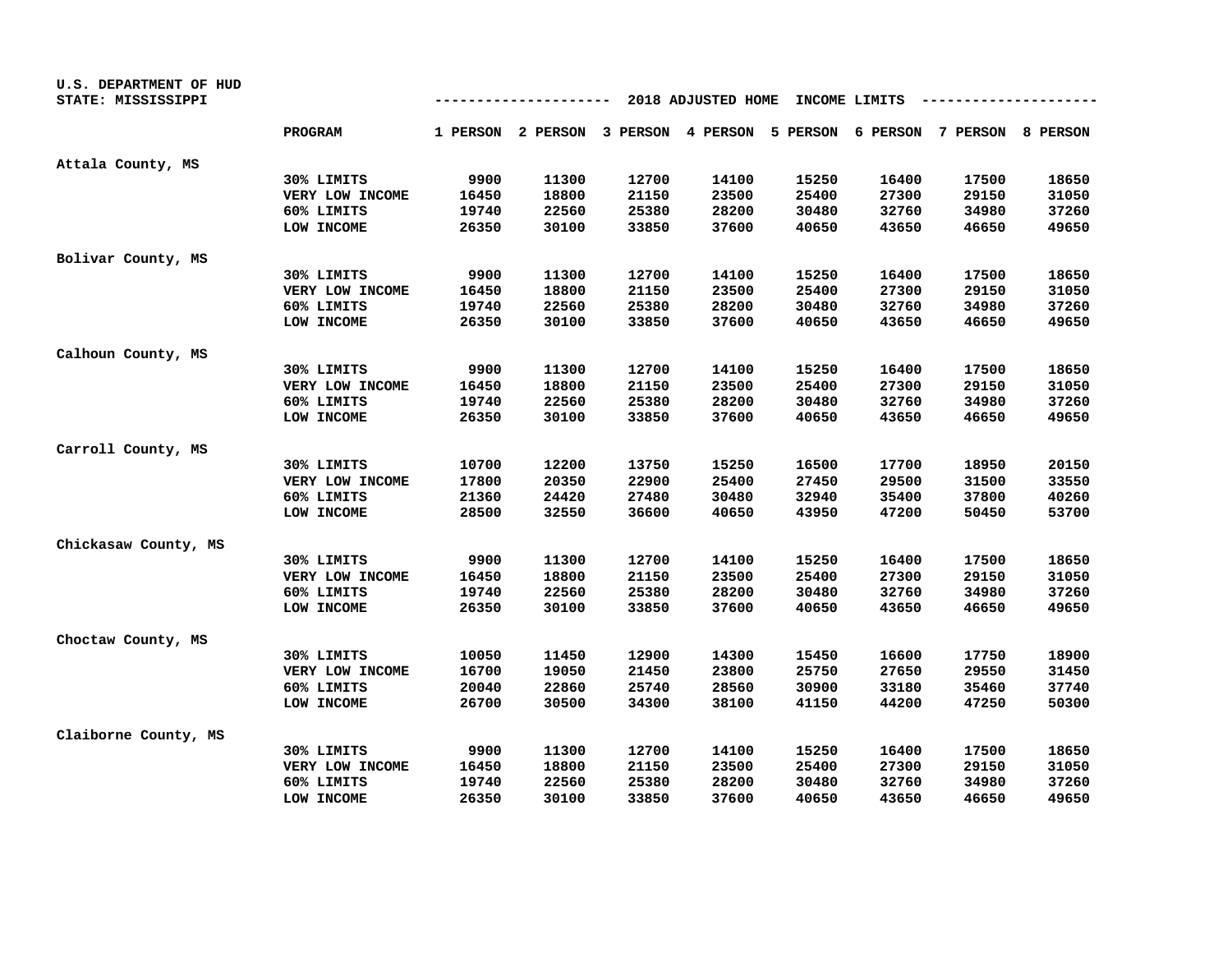| U.S. DEPARTMENT OF HUD<br>STATE: MISSISSIPPI |                 |       | ------- |       | 2018 ADJUSTED HOME                                                      |       | INCOME LIMITS |       |       |
|----------------------------------------------|-----------------|-------|---------|-------|-------------------------------------------------------------------------|-------|---------------|-------|-------|
|                                              | <b>PROGRAM</b>  |       |         |       | 1 PERSON 2 PERSON 3 PERSON 4 PERSON 5 PERSON 6 PERSON 7 PERSON 8 PERSON |       |               |       |       |
| Clarke County, MS                            |                 |       |         |       |                                                                         |       |               |       |       |
|                                              | 30% LIMITS      | 10300 | 11750   | 13200 | 14650                                                                   | 15850 | 17000         | 18200 | 19350 |
|                                              | VERY LOW INCOME | 17150 | 19600   | 22050 | 24450                                                                   | 26450 | 28400         | 30350 | 32300 |
|                                              | 60% LIMITS      | 20580 | 23520   | 26460 | 29340                                                                   | 31740 | 34080         | 36420 | 38760 |
|                                              | LOW INCOME      | 27400 | 31300   | 35200 | 39100                                                                   | 42250 | 45400         | 48500 | 51650 |
| Clay County, MS                              |                 |       |         |       |                                                                         |       |               |       |       |
|                                              | 30% LIMITS      | 9900  | 11300   | 12700 | 14100                                                                   | 15250 | 16400         | 17500 | 18650 |
|                                              | VERY LOW INCOME | 16450 | 18800   | 21150 | 23500                                                                   | 25400 | 27300         | 29150 | 31050 |
|                                              | 60% LIMITS      | 19740 | 22560   | 25380 | 28200                                                                   | 30480 | 32760         | 34980 | 37260 |
|                                              | LOW INCOME      | 26350 | 30100   | 33850 | 37600                                                                   | 40650 | 43650         | 46650 | 49650 |
| Coahoma County, MS                           |                 |       |         |       |                                                                         |       |               |       |       |
|                                              | 30% LIMITS      | 9900  | 11300   | 12700 | 14100                                                                   | 15250 | 16400         | 17500 | 18650 |
|                                              | VERY LOW INCOME | 16450 | 18800   | 21150 | 23500                                                                   | 25400 | 27300         | 29150 | 31050 |
|                                              | 60% LIMITS      | 19740 | 22560   | 25380 | 28200                                                                   | 30480 | 32760         | 34980 | 37260 |
|                                              | LOW INCOME      | 26350 | 30100   | 33850 | 37600                                                                   | 40650 | 43650         | 46650 | 49650 |
| Covington County, MS                         |                 |       |         |       |                                                                         |       |               |       |       |
|                                              | 30% LIMITS      | 9900  | 11300   | 12700 | 14100                                                                   | 15250 | 16400         | 17500 | 18650 |
|                                              | VERY LOW INCOME | 16450 | 18800   | 21150 | 23500                                                                   | 25400 | 27300         | 29150 | 31050 |
|                                              | 60% LIMITS      | 19740 | 22560   | 25380 | 28200                                                                   | 30480 | 32760         | 34980 | 37260 |
|                                              | LOW INCOME      | 26350 | 30100   | 33850 | 37600                                                                   | 40650 | 43650         | 46650 | 49650 |
| Franklin County, MS                          |                 |       |         |       |                                                                         |       |               |       |       |
|                                              | 30% LIMITS      | 10750 | 12300   | 13850 | 15350                                                                   | 16600 | 17850         | 19050 | 20300 |
|                                              | VERY LOW INCOME | 17900 | 20450   | 23000 | 25550                                                                   | 27600 | 29650         | 31700 | 33750 |
|                                              | 60% LIMITS      | 21480 | 24540   | 27600 | 30660                                                                   | 33120 | 35580         | 38040 | 40500 |
|                                              | LOW INCOME      | 28650 | 32750   | 36850 | 40900                                                                   | 44200 | 47450         | 50750 | 54000 |
| George County, MS                            |                 |       |         |       |                                                                         |       |               |       |       |
|                                              | 30% LIMITS      | 12750 | 14600   | 16400 | 18200                                                                   | 19700 | 21150         | 22600 | 24050 |
|                                              | VERY LOW INCOME | 21250 | 24300   | 27350 | 30350                                                                   | 32800 | 35250         | 37650 | 40100 |
|                                              | 60% LIMITS      | 25500 | 29160   | 32820 | 36420                                                                   | 39360 | 42300         | 45180 | 48120 |
|                                              | LOW INCOME      | 34000 | 38850   | 43700 | 48550                                                                   | 52450 | 56350         | 60250 | 64100 |
| Greene County, MS                            |                 |       |         |       |                                                                         |       |               |       |       |
|                                              | 30% LIMITS      | 11900 | 13600   | 15300 | 16950                                                                   | 18350 | 19700         | 21050 | 22400 |
|                                              | VERY LOW INCOME | 19800 | 22600   | 25450 | 28250                                                                   | 30550 | 32800         | 35050 | 37300 |
|                                              | 60% LIMITS      | 23760 | 27120   | 30540 | 33900                                                                   | 36660 | 39360         | 42060 | 44760 |
|                                              | LOW INCOME      | 31650 | 36200   | 40700 | 45200                                                                   | 48850 | 52450         | 56050 | 59700 |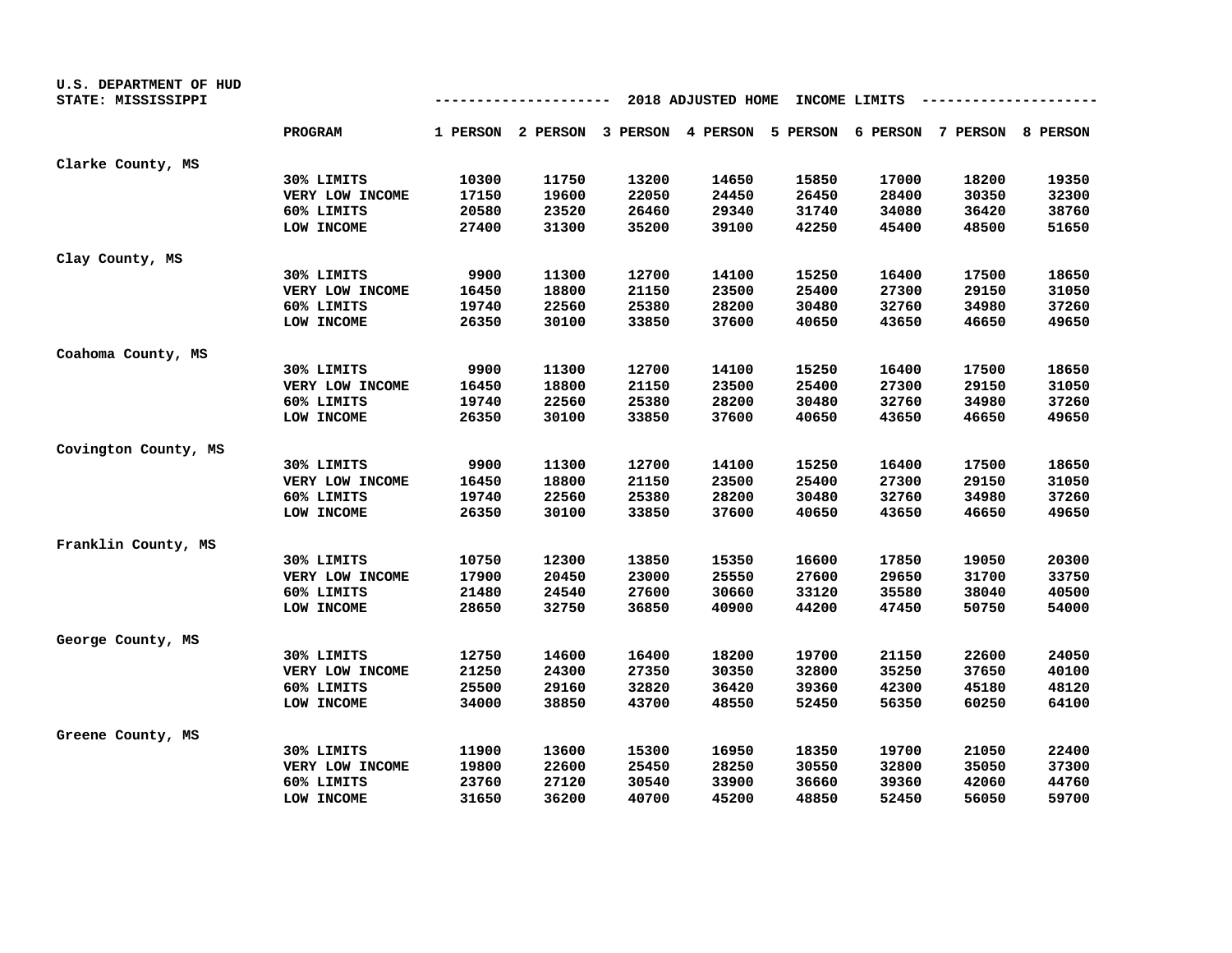| U.S. DEPARTMENT OF HUD<br>STATE: MISSISSIPPI |                 |       |       |       | 2018 ADJUSTED HOME                                                      |       | INCOME LIMITS |       |       |
|----------------------------------------------|-----------------|-------|-------|-------|-------------------------------------------------------------------------|-------|---------------|-------|-------|
|                                              | <b>PROGRAM</b>  |       |       |       | 1 PERSON 2 PERSON 3 PERSON 4 PERSON 5 PERSON 6 PERSON 7 PERSON 8 PERSON |       |               |       |       |
| Grenada County, MS                           |                 |       |       |       |                                                                         |       |               |       |       |
|                                              | 30% LIMITS      | 10300 | 11750 | 13200 | 14650                                                                   | 15850 | 17000         | 18200 | 19350 |
|                                              | VERY LOW INCOME | 17100 | 19550 | 22000 | 24400                                                                   | 26400 | 28350         | 30300 | 32250 |
|                                              | 60% LIMITS      | 20520 | 23460 | 26400 | 29280                                                                   | 31680 | 34020         | 36360 | 38700 |
|                                              | LOW INCOME      | 27350 | 31250 | 35150 | 39050                                                                   | 42200 | 45300         | 48450 | 51550 |
| Holmes County, MS                            |                 |       |       |       |                                                                         |       |               |       |       |
|                                              | 30% LIMITS      | 9900  | 11300 | 12700 | 14100                                                                   | 15250 | 16400         | 17500 | 18650 |
|                                              | VERY LOW INCOME | 16450 | 18800 | 21150 | 23500                                                                   | 25400 | 27300         | 29150 | 31050 |
|                                              | 60% LIMITS      | 19740 | 22560 | 25380 | 28200                                                                   | 30480 | 32760         | 34980 | 37260 |
|                                              | LOW INCOME      | 26350 | 30100 | 33850 | 37600                                                                   | 40650 | 43650         | 46650 | 49650 |
| Humphreys County, MS                         |                 |       |       |       |                                                                         |       |               |       |       |
|                                              | 30% LIMITS      | 9900  | 11300 | 12700 | 14100                                                                   | 15250 | 16400         | 17500 | 18650 |
|                                              | VERY LOW INCOME | 16450 | 18800 | 21150 | 23500                                                                   | 25400 | 27300         | 29150 | 31050 |
|                                              | 60% LIMITS      | 19740 | 22560 | 25380 | 28200                                                                   | 30480 | 32760         | 34980 | 37260 |
|                                              | LOW INCOME      | 26350 | 30100 | 33850 | 37600                                                                   | 40650 | 43650         | 46650 | 49650 |
| Issaquena County, MS                         |                 |       |       |       |                                                                         |       |               |       |       |
|                                              | 30% LIMITS      | 9900  | 11300 | 12700 | 14100                                                                   | 15250 | 16400         | 17500 | 18650 |
|                                              | VERY LOW INCOME | 16450 | 18800 | 21150 | 23500                                                                   | 25400 | 27300         | 29150 | 31050 |
|                                              | 60% LIMITS      | 19740 | 22560 | 25380 | 28200                                                                   | 30480 | 32760         | 34980 | 37260 |
|                                              | LOW INCOME      | 26350 | 30100 | 33850 | 37600                                                                   | 40650 | 43650         | 46650 | 49650 |
| Itawamba County, MS                          |                 |       |       |       |                                                                         |       |               |       |       |
|                                              | 30% LIMITS      | 10200 | 11650 | 13100 | 14550                                                                   | 15750 | 16900         | 18050 | 19250 |
|                                              | VERY LOW INCOME | 17000 | 19400 | 21850 | 24250                                                                   | 26200 | 28150         | 30100 | 32050 |
|                                              | 60% LIMITS      | 20400 | 23280 | 26220 | 29100                                                                   | 31440 | 33780         | 36120 | 38460 |
|                                              | LOW INCOME      | 27200 | 31050 | 34950 | 38800                                                                   | 41950 | 45050         | 48150 | 51250 |
| Jasper County, MS                            |                 |       |       |       |                                                                         |       |               |       |       |
|                                              | 30% LIMITS      | 9900  | 11300 | 12700 | 14100                                                                   | 15250 | 16400         | 17500 | 18650 |
|                                              | VERY LOW INCOME | 16450 | 18800 | 21150 | 23500                                                                   | 25400 | 27300         | 29150 | 31050 |
|                                              | 60% LIMITS      | 19740 | 22560 | 25380 | 28200                                                                   | 30480 | 32760         | 34980 | 37260 |
|                                              | LOW INCOME      | 26350 | 30100 | 33850 | 37600                                                                   | 40650 | 43650         | 46650 | 49650 |
| Jefferson County, MS                         |                 |       |       |       |                                                                         |       |               |       |       |
|                                              | 30% LIMITS      | 9900  | 11300 | 12700 | 14100                                                                   | 15250 | 16400         | 17500 | 18650 |
|                                              | VERY LOW INCOME | 16450 | 18800 | 21150 | 23500                                                                   | 25400 | 27300         | 29150 | 31050 |
|                                              | 60% LIMITS      | 19740 | 22560 | 25380 | 28200                                                                   | 30480 | 32760         | 34980 | 37260 |
|                                              | LOW INCOME      | 26350 | 30100 | 33850 | 37600                                                                   | 40650 | 43650         | 46650 | 49650 |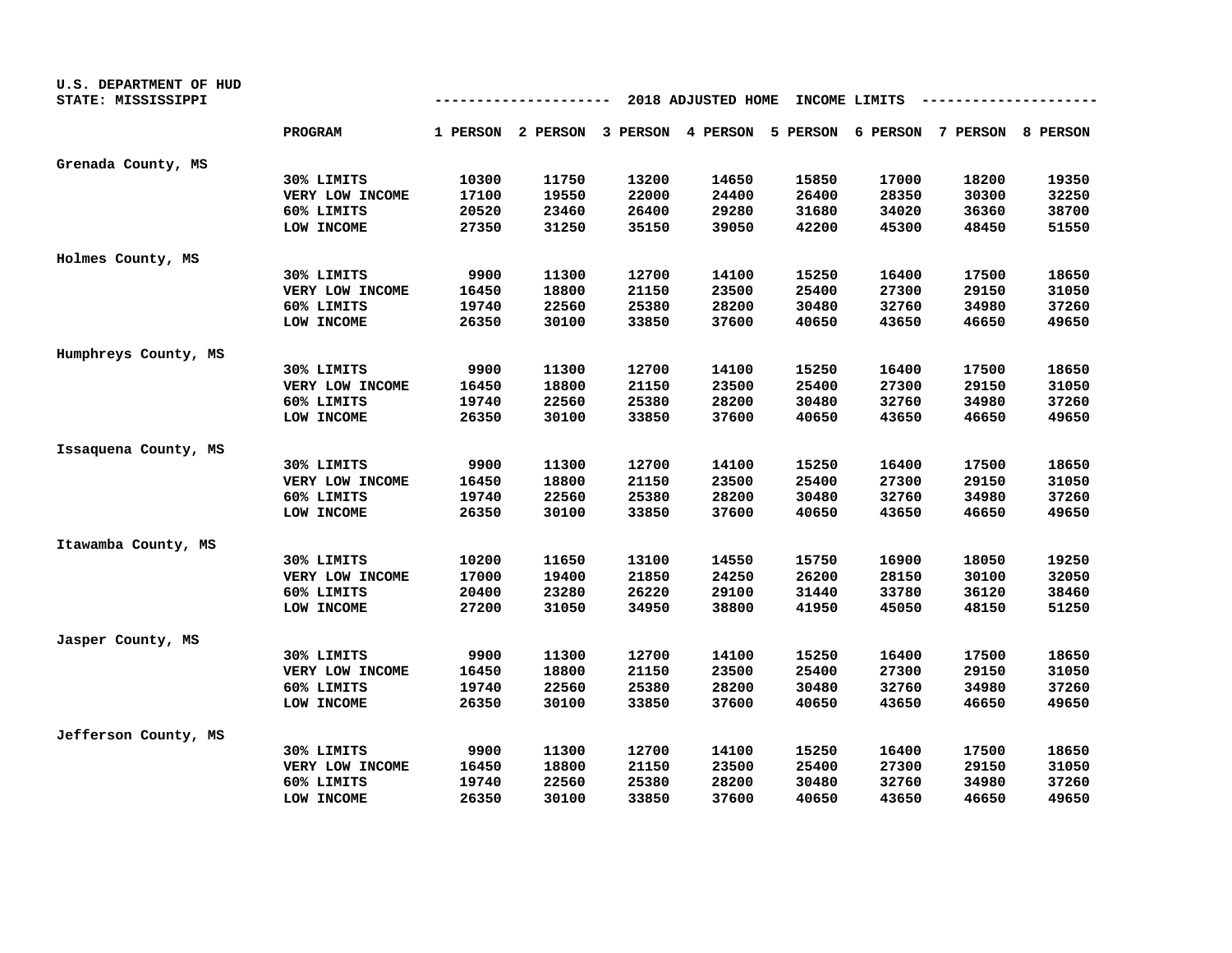| U.S. DEPARTMENT OF HUD     |                 |                                                |       |       |                                                                         |       |       |       |       |  |  |
|----------------------------|-----------------|------------------------------------------------|-------|-------|-------------------------------------------------------------------------|-------|-------|-------|-------|--|--|
| STATE: MISSISSIPPI         |                 | 2018 ADJUSTED HOME<br>INCOME LIMITS<br>------- |       |       |                                                                         |       |       |       |       |  |  |
|                            | <b>PROGRAM</b>  |                                                |       |       | 1 PERSON 2 PERSON 3 PERSON 4 PERSON 5 PERSON 6 PERSON 7 PERSON 8 PERSON |       |       |       |       |  |  |
| Jefferson Davis County, MS |                 |                                                |       |       |                                                                         |       |       |       |       |  |  |
|                            | 30% LIMITS      | 9900                                           | 11300 | 12700 | 14100                                                                   | 15250 | 16400 | 17500 | 18650 |  |  |
|                            | VERY LOW INCOME | 16450                                          | 18800 | 21150 | 23500                                                                   | 25400 | 27300 | 29150 | 31050 |  |  |
|                            | 60% LIMITS      | 19740                                          | 22560 | 25380 | 28200                                                                   | 30480 | 32760 | 34980 | 37260 |  |  |
|                            | LOW INCOME      | 26350                                          | 30100 | 33850 | 37600                                                                   | 40650 | 43650 | 46650 | 49650 |  |  |
| Jones County, MS           |                 |                                                |       |       |                                                                         |       |       |       |       |  |  |
|                            | 30% LIMITS      | 9900                                           | 11300 | 12700 | 14100                                                                   | 15250 | 16400 | 17500 | 18650 |  |  |
|                            | VERY LOW INCOME | 16450                                          | 18800 | 21150 | 23500                                                                   | 25400 | 27300 | 29150 | 31050 |  |  |
|                            | 60% LIMITS      | 19740                                          | 22560 | 25380 | 28200                                                                   | 30480 | 32760 | 34980 | 37260 |  |  |
|                            | LOW INCOME      | 26350                                          | 30100 | 33850 | 37600                                                                   | 40650 | 43650 | 46650 | 49650 |  |  |
| Kemper County, MS          |                 |                                                |       |       |                                                                         |       |       |       |       |  |  |
|                            | 30% LIMITS      | 9900                                           | 11300 | 12700 | 14100                                                                   | 15250 | 16400 | 17500 | 18650 |  |  |
|                            | VERY LOW INCOME | 16450                                          | 18800 | 21150 | 23500                                                                   | 25400 | 27300 | 29150 | 31050 |  |  |
|                            | 60% LIMITS      | 19740                                          | 22560 | 25380 | 28200                                                                   | 30480 | 32760 | 34980 | 37260 |  |  |
|                            | LOW INCOME      | 26350                                          | 30100 | 33850 | 37600                                                                   | 40650 | 43650 | 46650 | 49650 |  |  |
| Lafayette County, MS       |                 |                                                |       |       |                                                                         |       |       |       |       |  |  |
|                            | 30% LIMITS      | 13850                                          | 15800 | 17800 | 19750                                                                   | 21350 | 22950 | 24500 | 26100 |  |  |
|                            | VERY LOW INCOME | 23050                                          | 26350 | 29650 | 32900                                                                   | 35550 | 38200 | 40800 | 43450 |  |  |
|                            | 60% LIMITS      | 27660                                          | 31620 | 35580 | 39480                                                                   | 42660 | 45840 | 48960 | 52140 |  |  |
|                            | LOW INCOME      | 36900                                          | 42150 | 47400 | 52650                                                                   | 56900 | 61100 | 65300 | 69500 |  |  |
| Lauderdale County, MS      |                 |                                                |       |       |                                                                         |       |       |       |       |  |  |
|                            | 30% LIMITS      | 9900                                           | 11300 | 12700 | 14100                                                                   | 15250 | 16400 | 17500 | 18650 |  |  |
|                            | VERY LOW INCOME | 16450                                          | 18800 | 21150 | 23500                                                                   | 25400 | 27300 | 29150 | 31050 |  |  |
|                            | 60% LIMITS      | 19740                                          | 22560 | 25380 | 28200                                                                   | 30480 | 32760 | 34980 | 37260 |  |  |
|                            | LOW INCOME      | 26350                                          | 30100 | 33850 | 37600                                                                   | 40650 | 43650 | 46650 | 49650 |  |  |
| Lawrence County, MS        |                 |                                                |       |       |                                                                         |       |       |       |       |  |  |
|                            | 30% LIMITS      | 9900                                           | 11300 | 12700 | 14100                                                                   | 15250 | 16400 | 17500 | 18650 |  |  |
|                            | VERY LOW INCOME | 16450                                          | 18800 | 21150 | 23500                                                                   | 25400 | 27300 | 29150 | 31050 |  |  |
|                            | 60% LIMITS      | 19740                                          | 22560 | 25380 | 28200                                                                   | 30480 | 32760 | 34980 | 37260 |  |  |
|                            | LOW INCOME      | 26350                                          | 30100 | 33850 | 37600                                                                   | 40650 | 43650 | 46650 | 49650 |  |  |
| Leake County, MS           |                 |                                                |       |       |                                                                         |       |       |       |       |  |  |
|                            | 30% LIMITS      | 9900                                           | 11300 | 12700 | 14100                                                                   | 15250 | 16400 | 17500 | 18650 |  |  |
|                            | VERY LOW INCOME | 16450                                          | 18800 | 21150 | 23500                                                                   | 25400 | 27300 | 29150 | 31050 |  |  |
|                            | 60% LIMITS      | 19740                                          | 22560 | 25380 | 28200                                                                   | 30480 | 32760 | 34980 | 37260 |  |  |
|                            | LOW INCOME      | 26350                                          | 30100 | 33850 | 37600                                                                   | 40650 | 43650 | 46650 | 49650 |  |  |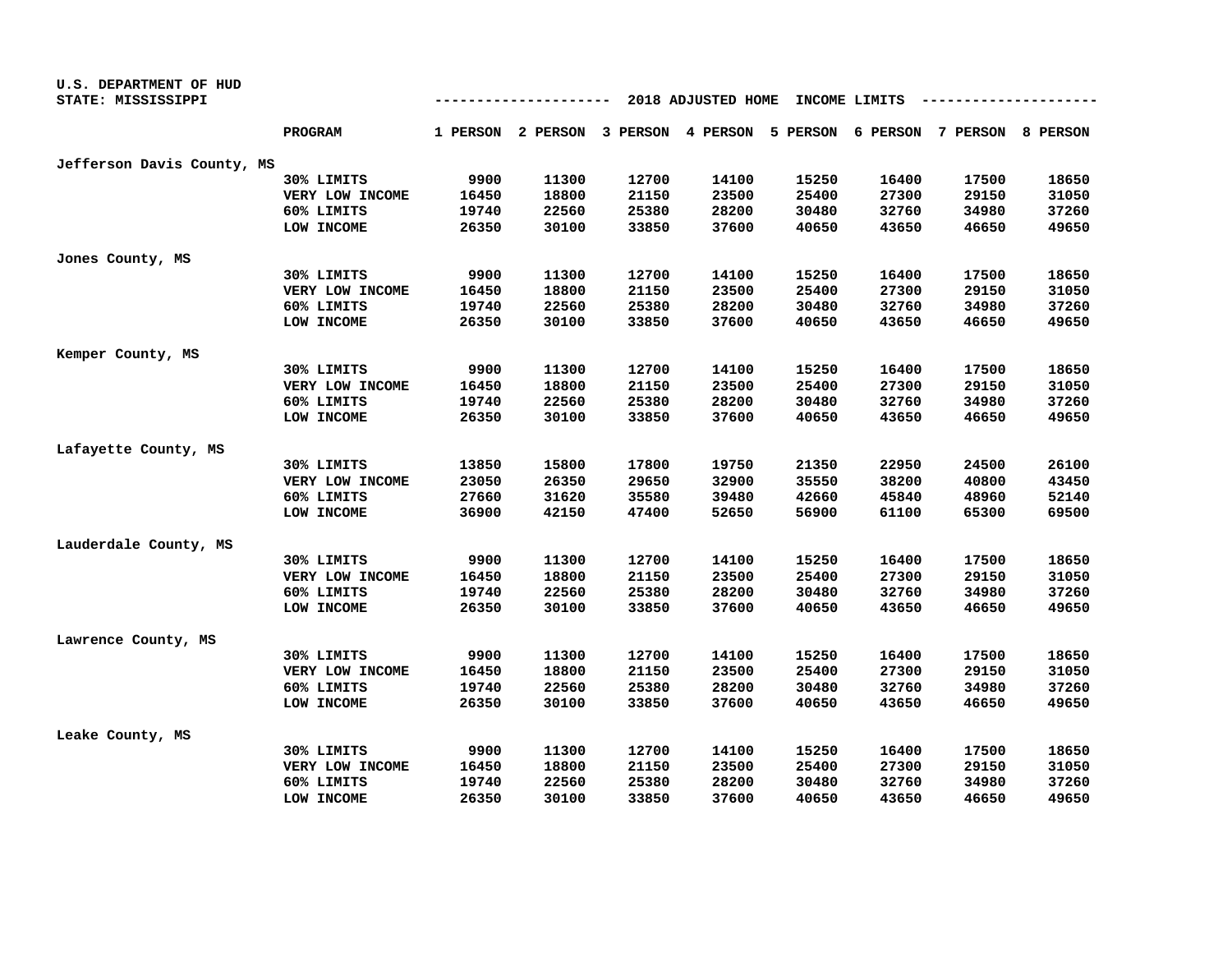| U.S. DEPARTMENT OF HUD<br>STATE: MISSISSIPPI |                 |       | -------- |       | 2018 ADJUSTED HOME |       | INCOME LIMITS |                                                                         |       |
|----------------------------------------------|-----------------|-------|----------|-------|--------------------|-------|---------------|-------------------------------------------------------------------------|-------|
|                                              | <b>PROGRAM</b>  |       |          |       |                    |       |               | 1 PERSON 2 PERSON 3 PERSON 4 PERSON 5 PERSON 6 PERSON 7 PERSON 8 PERSON |       |
| Lee County, MS                               |                 |       |          |       |                    |       |               |                                                                         |       |
|                                              | 30% LIMITS      | 11800 | 13450    | 15150 | 16800              | 18150 | 19500         | 20850                                                                   | 22200 |
|                                              | VERY LOW INCOME | 19600 | 22400    | 25200 | 28000              | 30250 | 32500         | 34750                                                                   | 37000 |
|                                              | 60% LIMITS      | 23520 | 26880    | 30240 | 33600              | 36300 | 39000         | 41700                                                                   | 44400 |
|                                              | LOW INCOME      | 31400 | 35850    | 40350 | 44800              | 48400 | 52000         | 55600                                                                   | 59150 |
| Leflore County, MS                           |                 |       |          |       |                    |       |               |                                                                         |       |
|                                              | 30% LIMITS      | 9900  | 11300    | 12700 | 14100              | 15250 | 16400         | 17500                                                                   | 18650 |
|                                              | VERY LOW INCOME | 16450 | 18800    | 21150 | 23500              | 25400 | 27300         | 29150                                                                   | 31050 |
|                                              | 60% LIMITS      | 19740 | 22560    | 25380 | 28200              | 30480 | 32760         | 34980                                                                   | 37260 |
|                                              | LOW INCOME      | 26350 | 30100    | 33850 | 37600              | 40650 | 43650         | 46650                                                                   | 49650 |
| Lincoln County, MS                           |                 |       |          |       |                    |       |               |                                                                         |       |
|                                              | 30% LIMITS      | 9900  | 11300    | 12700 | 14100              | 15250 | 16400         | 17500                                                                   | 18650 |
|                                              | VERY LOW INCOME | 16450 | 18800    | 21150 | 23500              | 25400 | 27300         | 29150                                                                   | 31050 |
|                                              | 60% LIMITS      | 19740 | 22560    | 25380 | 28200              | 30480 | 32760         | 34980                                                                   | 37260 |
|                                              | LOW INCOME      | 26350 | 30100    | 33850 | 37600              | 40650 | 43650         | 46650                                                                   | 49650 |
| Lowndes County, MS                           |                 |       |          |       |                    |       |               |                                                                         |       |
|                                              | 30% LIMITS      | 11100 | 12650    | 14250 | 15800              | 17100 | 18350         | 19600                                                                   | 20900 |
|                                              | VERY LOW INCOME | 18450 | 21100    | 23750 | 26350              | 28500 | 30600         | 32700                                                                   | 34800 |
|                                              | 60% LIMITS      | 22140 | 25320    | 28500 | 31620              | 34200 | 36720         | 39240                                                                   | 41760 |
|                                              | LOW INCOME      | 29550 | 33750    | 37950 | 42150              | 45550 | 48900         | 52300                                                                   | 55650 |
| Marion County, MS                            |                 |       |          |       |                    |       |               |                                                                         |       |
|                                              | 30% LIMITS      | 9900  | 11300    | 12700 | 14100              | 15250 | 16400         | 17500                                                                   | 18650 |
|                                              | VERY LOW INCOME | 16450 | 18800    | 21150 | 23500              | 25400 | 27300         | 29150                                                                   | 31050 |
|                                              | 60% LIMITS      | 19740 | 22560    | 25380 | 28200              | 30480 | 32760         | 34980                                                                   | 37260 |
|                                              | LOW INCOME      | 26350 | 30100    | 33850 | 37600              | 40650 | 43650         | 46650                                                                   | 49650 |
| Monroe County, MS                            |                 |       |          |       |                    |       |               |                                                                         |       |
|                                              | 30% LIMITS      | 10400 | 11900    | 13400 | 14850              | 16050 | 17250         | 18450                                                                   | 19650 |
|                                              | VERY LOW INCOME | 17350 | 19800    | 22300 | 24750              | 26750 | 28750         | 30700                                                                   | 32700 |
|                                              | 60% LIMITS      | 20820 | 23760    | 26760 | 29700              | 32100 | 34500         | 36840                                                                   | 39240 |
|                                              | LOW INCOME      | 27750 | 31700    | 35650 | 39600              | 42800 | 45950         | 49150                                                                   | 52300 |
| Montgomery County, MS                        |                 |       |          |       |                    |       |               |                                                                         |       |
|                                              | 30% LIMITS      | 9900  | 11300    | 12700 | 14100              | 15250 | 16400         | 17500                                                                   | 18650 |
|                                              | VERY LOW INCOME | 16450 | 18800    | 21150 | 23500              | 25400 | 27300         | 29150                                                                   | 31050 |
|                                              | 60% LIMITS      | 19740 | 22560    | 25380 | 28200              | 30480 | 32760         | 34980                                                                   | 37260 |
|                                              | LOW INCOME      | 26350 | 30100    | 33850 | 37600              | 40650 | 43650         | 46650                                                                   | 49650 |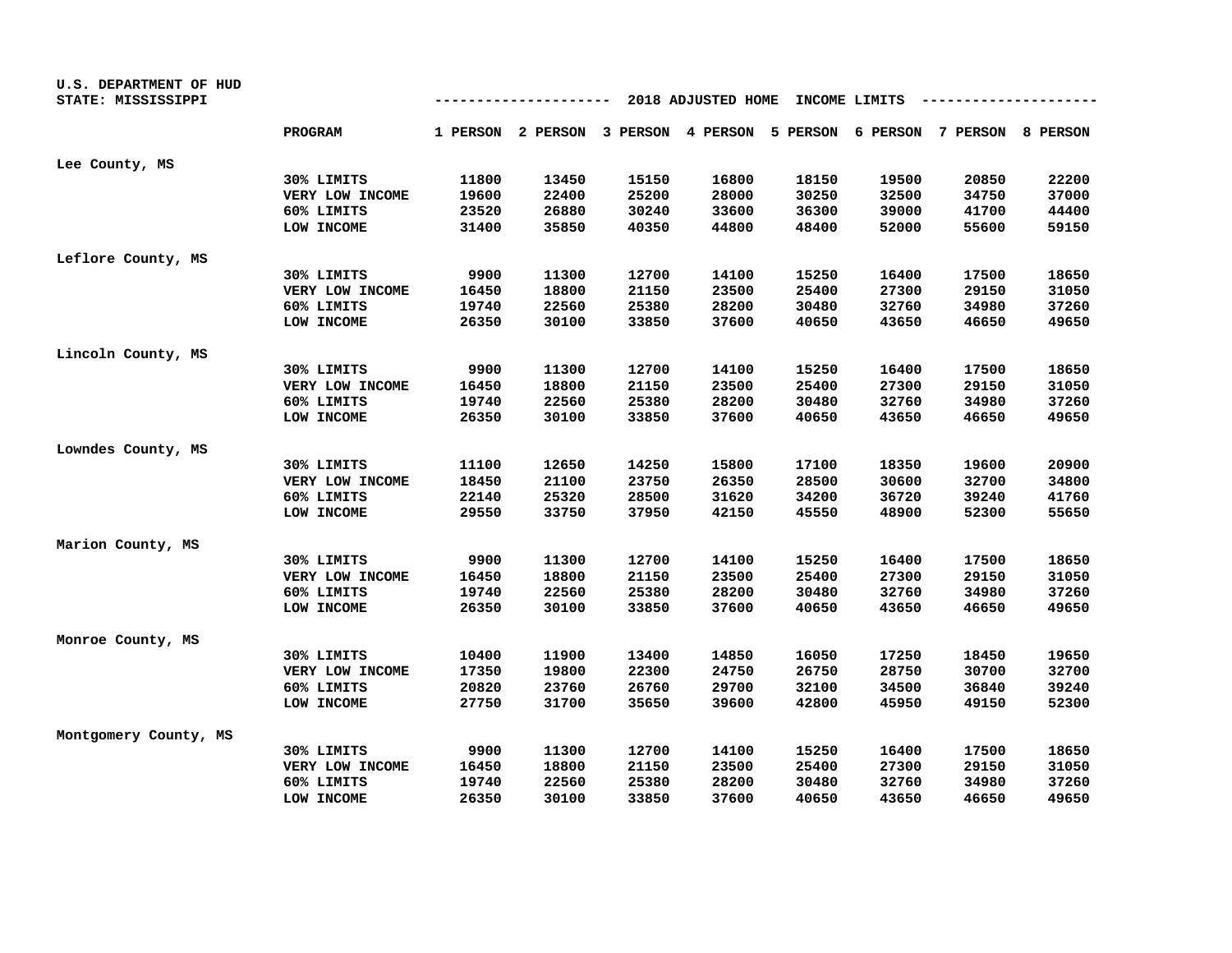| U.S. DEPARTMENT OF HUD<br>STATE: MISSISSIPPI |                 |       | -------- |       | 2018 ADJUSTED HOME                                                      | INCOME LIMITS |       |       |       |
|----------------------------------------------|-----------------|-------|----------|-------|-------------------------------------------------------------------------|---------------|-------|-------|-------|
|                                              | <b>PROGRAM</b>  |       |          |       | 1 PERSON 2 PERSON 3 PERSON 4 PERSON 5 PERSON 6 PERSON 7 PERSON 8 PERSON |               |       |       |       |
| Neshoba County, MS                           |                 |       |          |       |                                                                         |               |       |       |       |
|                                              | 30% LIMITS      | 10050 | 11450    | 12900 | 14300                                                                   | 15450         | 16600 | 17750 | 18900 |
|                                              | VERY LOW INCOME | 16700 | 19050    | 21450 | 23800                                                                   | 25750         | 27650 | 29550 | 31450 |
|                                              | 60% LIMITS      | 20040 | 22860    | 25740 | 28560                                                                   | 30900         | 33180 | 35460 | 37740 |
|                                              | LOW INCOME      | 26700 | 30500    | 34300 | 38100                                                                   | 41150         | 44200 | 47250 | 50300 |
| Newton County, MS                            |                 |       |          |       |                                                                         |               |       |       |       |
|                                              | 30% LIMITS      | 9900  | 11300    | 12700 | 14100                                                                   | 15250         | 16400 | 17500 | 18650 |
|                                              | VERY LOW INCOME | 16450 | 18800    | 21150 | 23500                                                                   | 25400         | 27300 | 29150 | 31050 |
|                                              | 60% LIMITS      | 19740 | 22560    | 25380 | 28200                                                                   | 30480         | 32760 | 34980 | 37260 |
|                                              | LOW INCOME      | 26350 | 30100    | 33850 | 37600                                                                   | 40650         | 43650 | 46650 | 49650 |
| Noxubee County, MS                           |                 |       |          |       |                                                                         |               |       |       |       |
|                                              | 30% LIMITS      | 9900  | 11300    | 12700 | 14100                                                                   | 15250         | 16400 | 17500 | 18650 |
|                                              | VERY LOW INCOME | 16450 | 18800    | 21150 | 23500                                                                   | 25400         | 27300 | 29150 | 31050 |
|                                              | 60% LIMITS      | 19740 | 22560    | 25380 | 28200                                                                   | 30480         | 32760 | 34980 | 37260 |
|                                              | LOW INCOME      | 26350 | 30100    | 33850 | 37600                                                                   | 40650         | 43650 | 46650 | 49650 |
| Oktibbeha County, MS                         |                 |       |          |       |                                                                         |               |       |       |       |
|                                              | 30% LIMITS      | 11550 | 13200    | 14850 | 16450                                                                   | 17800         | 19100 | 20400 | 21750 |
|                                              | VERY LOW INCOME | 19250 | 22000    | 24750 | 27450                                                                   | 29650         | 31850 | 34050 | 36250 |
|                                              | 60% LIMITS      | 23100 | 26400    | 29700 | 32940                                                                   | 35580         | 38220 | 40860 | 43500 |
|                                              | LOW INCOME      | 30750 | 35150    | 39550 | 43900                                                                   | 47450         | 50950 | 54450 | 57950 |
| Panola County, MS                            |                 |       |          |       |                                                                         |               |       |       |       |
|                                              | 30% LIMITS      | 9950  | 11350    | 12750 | 14150                                                                   | 15300         | 16450 | 17550 | 18700 |
|                                              | VERY LOW INCOME | 16550 | 18900    | 21250 | 23600                                                                   | 25500         | 27400 | 29300 | 31200 |
|                                              | 60% LIMITS      | 19860 | 22680    | 25500 | 28320                                                                   | 30600         | 32880 | 35160 | 37440 |
|                                              | LOW INCOME      | 26450 | 30200    | 34000 | 37750                                                                   | 40800         | 43800 | 46850 | 49850 |
| Pearl River County, MS                       |                 |       |          |       |                                                                         |               |       |       |       |
|                                              | 30% LIMITS      | 11200 | 12800    | 14400 | 15950                                                                   | 17250         | 18550 | 19800 | 21100 |
|                                              | VERY LOW INCOME | 18650 | 21300    | 23950 | 26600                                                                   | 28750         | 30900 | 33000 | 35150 |
|                                              | 60% LIMITS      | 22380 | 25560    | 28740 | 31920                                                                   | 34500         | 37080 | 39600 | 42180 |
|                                              | LOW INCOME      | 29800 | 34050    | 38300 | 42550                                                                   | 46000         | 49400 | 52800 | 56200 |
| Pike County, MS                              |                 |       |          |       |                                                                         |               |       |       |       |
|                                              | 30% LIMITS      | 9900  | 11300    | 12700 | 14100                                                                   | 15250         | 16400 | 17500 | 18650 |
|                                              | VERY LOW INCOME | 16450 | 18800    | 21150 | 23500                                                                   | 25400         | 27300 | 29150 | 31050 |
|                                              | 60% LIMITS      | 19740 | 22560    | 25380 | 28200                                                                   | 30480         | 32760 | 34980 | 37260 |
|                                              | LOW INCOME      | 26350 | 30100    | 33850 | 37600                                                                   | 40650         | 43650 | 46650 | 49650 |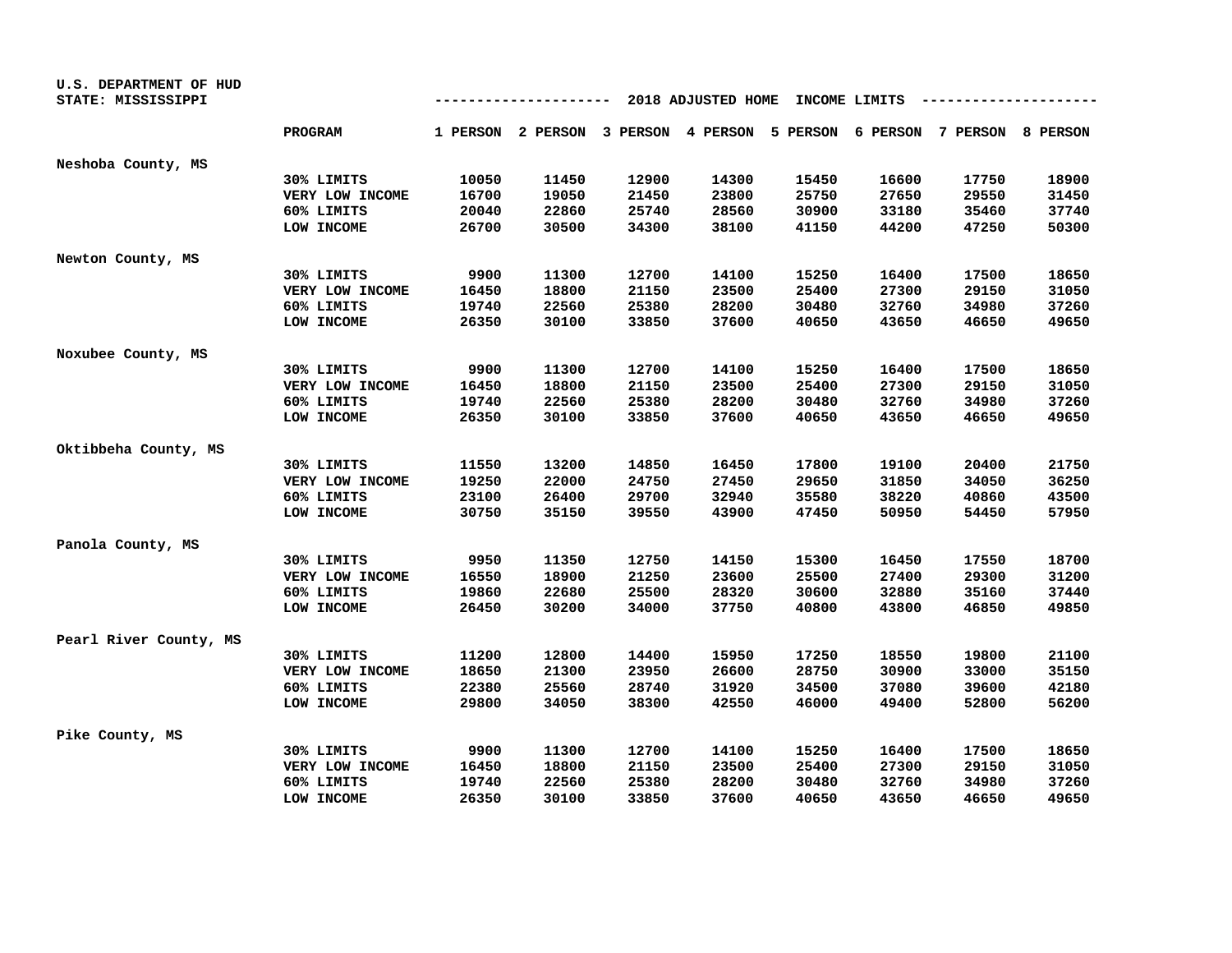| U.S. DEPARTMENT OF HUD<br>STATE: MISSISSIPPI |                 |       | -------                                                                 |       | 2018 ADJUSTED HOME |       | INCOME LIMITS |       |       |
|----------------------------------------------|-----------------|-------|-------------------------------------------------------------------------|-------|--------------------|-------|---------------|-------|-------|
|                                              | <b>PROGRAM</b>  |       | 1 PERSON 2 PERSON 3 PERSON 4 PERSON 5 PERSON 6 PERSON 7 PERSON 8 PERSON |       |                    |       |               |       |       |
| Pontotoc County, MS                          |                 |       |                                                                         |       |                    |       |               |       |       |
|                                              | 30% LIMITS      | 11550 | 13200                                                                   | 14850 | 16450              | 17800 | 19100         | 20400 | 21750 |
|                                              | VERY LOW INCOME | 19250 | 22000                                                                   | 24750 | 27450              | 29650 | 31850         | 34050 | 36250 |
|                                              | 60% LIMITS      | 23100 | 26400                                                                   | 29700 | 32940              | 35580 | 38220         | 40860 | 43500 |
|                                              | LOW INCOME      | 30750 | 35150                                                                   | 39550 | 43900              | 47450 | 50950         | 54450 | 57950 |
| Prentiss County, MS                          |                 |       |                                                                         |       |                    |       |               |       |       |
|                                              | 30% LIMITS      | 9900  | 11300                                                                   | 12700 | 14100              | 15250 | 16400         | 17500 | 18650 |
|                                              | VERY LOW INCOME | 16450 | 18800                                                                   | 21150 | 23500              | 25400 | 27300         | 29150 | 31050 |
|                                              | 60% LIMITS      | 19740 | 22560                                                                   | 25380 | 28200              | 30480 | 32760         | 34980 | 37260 |
|                                              | LOW INCOME      | 26350 | 30100                                                                   | 33850 | 37600              | 40650 | 43650         | 46650 | 49650 |
| Quitman County, MS                           |                 |       |                                                                         |       |                    |       |               |       |       |
|                                              | 30% LIMITS      | 9900  | 11300                                                                   | 12700 | 14100              | 15250 | 16400         | 17500 | 18650 |
|                                              | VERY LOW INCOME | 16450 | 18800                                                                   | 21150 | 23500              | 25400 | 27300         | 29150 | 31050 |
|                                              | 60% LIMITS      | 19740 | 22560                                                                   | 25380 | 28200              | 30480 | 32760         | 34980 | 37260 |
|                                              | LOW INCOME      | 26350 | 30100                                                                   | 33850 | 37600              | 40650 | 43650         | 46650 | 49650 |
| Scott County, MS                             |                 |       |                                                                         |       |                    |       |               |       |       |
|                                              | 30% LIMITS      | 9900  | 11300                                                                   | 12700 | 14100              | 15250 | 16400         | 17500 | 18650 |
|                                              | VERY LOW INCOME | 16450 | 18800                                                                   | 21150 | 23500              | 25400 | 27300         | 29150 | 31050 |
|                                              | 60% LIMITS      | 19740 | 22560                                                                   | 25380 | 28200              | 30480 | 32760         | 34980 | 37260 |
|                                              | LOW INCOME      | 26350 | 30100                                                                   | 33850 | 37600              | 40650 | 43650         | 46650 | 49650 |
| Sharkey County, MS                           |                 |       |                                                                         |       |                    |       |               |       |       |
|                                              | 30% LIMITS      | 9900  | 11300                                                                   | 12700 | 14100              | 15250 | 16400         | 17500 | 18650 |
|                                              | VERY LOW INCOME | 16450 | 18800                                                                   | 21150 | 23500              | 25400 | 27300         | 29150 | 31050 |
|                                              | 60% LIMITS      | 19740 | 22560                                                                   | 25380 | 28200              | 30480 | 32760         | 34980 | 37260 |
|                                              | LOW INCOME      | 26350 | 30100                                                                   | 33850 | 37600              | 40650 | 43650         | 46650 | 49650 |
| Smith County, MS                             |                 |       |                                                                         |       |                    |       |               |       |       |
|                                              | 30% LIMITS      | 10500 | 12000                                                                   | 13500 | 14950              | 16150 | 17350         | 18550 | 19750 |
|                                              | VERY LOW INCOME | 17500 | 20000                                                                   | 22500 | 24950              | 26950 | 28950         | 30950 | 32950 |
|                                              | 60% LIMITS      | 21000 | 24000                                                                   | 27000 | 29940              | 32340 | 34740         | 37140 | 39540 |
|                                              | LOW INCOME      | 27950 | 31950                                                                   | 35950 | 39900              | 43100 | 46300         | 49500 | 52700 |
| Stone County, MS                             |                 |       |                                                                         |       |                    |       |               |       |       |
|                                              | 30% LIMITS      | 11100 | 12700                                                                   | 14300 | 15850              | 17150 | 18400         | 19700 | 20950 |
|                                              | VERY LOW INCOME | 18500 | 21150                                                                   | 23800 | 26400              | 28550 | 30650         | 32750 | 34850 |
|                                              | 60% LIMITS      | 22200 | 25380                                                                   | 28560 | 31680              | 34260 | 36780         | 39300 | 41820 |
|                                              | LOW INCOME      | 29600 | 33800                                                                   | 38050 | 42250              | 45650 | 49050         | 52400 | 55800 |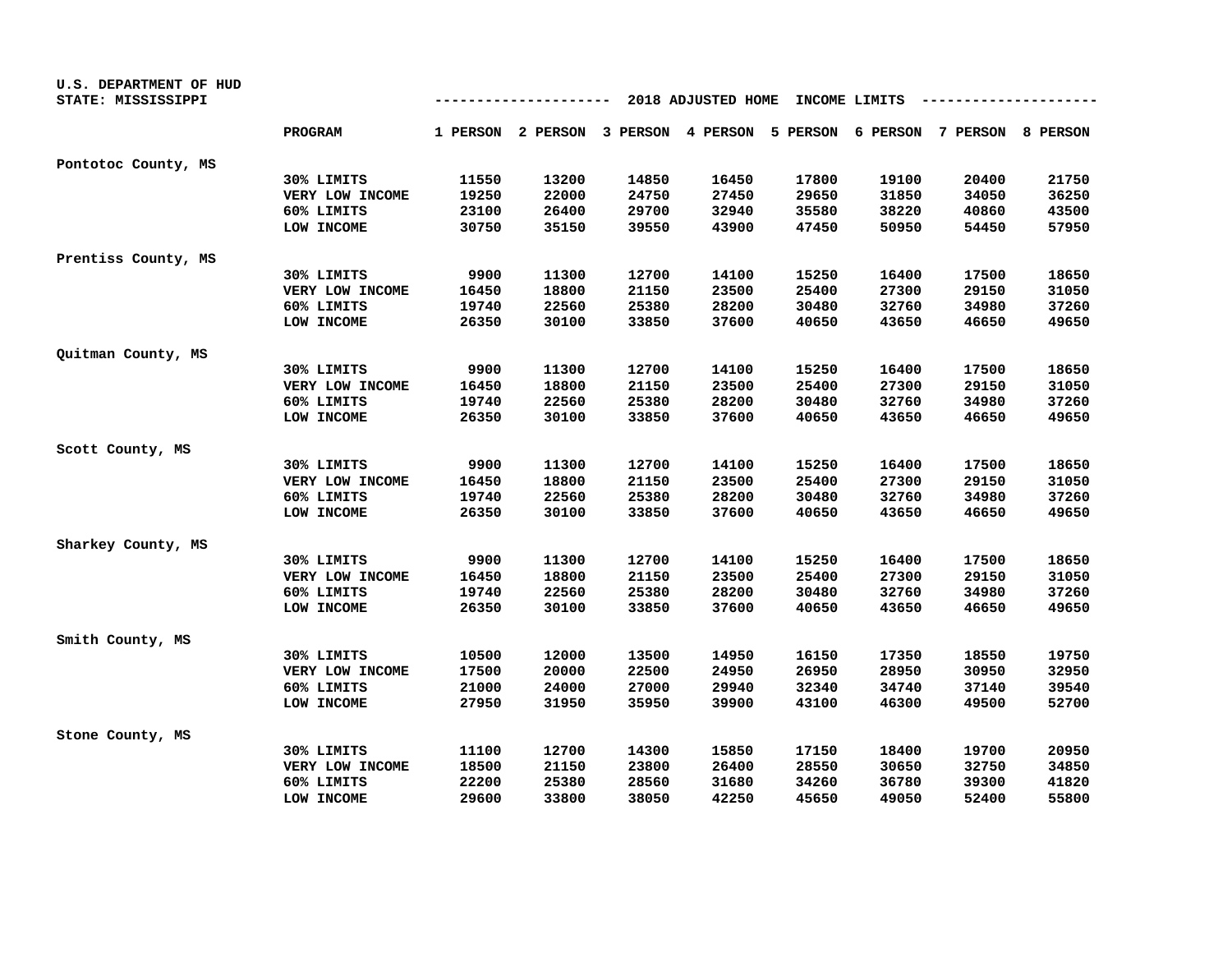| U.S. DEPARTMENT OF HUD<br>STATE: MISSISSIPPI |                 | 2018 ADJUSTED HOME<br>INCOME LIMITS<br>------- |                                                                         |       |       |       |       |       |       |  |
|----------------------------------------------|-----------------|------------------------------------------------|-------------------------------------------------------------------------|-------|-------|-------|-------|-------|-------|--|
|                                              | <b>PROGRAM</b>  |                                                | 1 PERSON 2 PERSON 3 PERSON 4 PERSON 5 PERSON 6 PERSON 7 PERSON 8 PERSON |       |       |       |       |       |       |  |
| Sunflower County, MS                         |                 |                                                |                                                                         |       |       |       |       |       |       |  |
|                                              | 30% LIMITS      | 9900                                           | 11300                                                                   | 12700 | 14100 | 15250 | 16400 | 17500 | 18650 |  |
|                                              | VERY LOW INCOME | 16450                                          | 18800                                                                   | 21150 | 23500 | 25400 | 27300 | 29150 | 31050 |  |
|                                              | 60% LIMITS      | 19740                                          | 22560                                                                   | 25380 | 28200 | 30480 | 32760 | 34980 | 37260 |  |
|                                              | LOW INCOME      | 26350                                          | 30100                                                                   | 33850 | 37600 | 40650 | 43650 | 46650 | 49650 |  |
| Tallahatchie County, MS                      |                 |                                                |                                                                         |       |       |       |       |       |       |  |
|                                              | 30% LIMITS      | 9900                                           | 11300                                                                   | 12700 | 14100 | 15250 | 16400 | 17500 | 18650 |  |
|                                              | VERY LOW INCOME | 16450                                          | 18800                                                                   | 21150 | 23500 | 25400 | 27300 | 29150 | 31050 |  |
|                                              | 60% LIMITS      | 19740                                          | 22560                                                                   | 25380 | 28200 | 30480 | 32760 | 34980 | 37260 |  |
|                                              | LOW INCOME      | 26350                                          | 30100                                                                   | 33850 | 37600 | 40650 | 43650 | 46650 | 49650 |  |
| Tippah County, MS                            |                 |                                                |                                                                         |       |       |       |       |       |       |  |
|                                              | 30% LIMITS      | 9900                                           | 11300                                                                   | 12700 | 14100 | 15250 | 16400 | 17500 | 18650 |  |
|                                              | VERY LOW INCOME | 16450                                          | 18800                                                                   | 21150 | 23500 | 25400 | 27300 | 29150 | 31050 |  |
|                                              | 60% LIMITS      | 19740                                          | 22560                                                                   | 25380 | 28200 | 30480 | 32760 | 34980 | 37260 |  |
|                                              | LOW INCOME      | 26350                                          | 30100                                                                   | 33850 | 37600 | 40650 | 43650 | 46650 | 49650 |  |
| Tishomingo County, MS                        |                 |                                                |                                                                         |       |       |       |       |       |       |  |
|                                              | 30% LIMITS      | 9900                                           | 11300                                                                   | 12700 | 14100 | 15250 | 16400 | 17500 | 18650 |  |
|                                              | VERY LOW INCOME | 16450                                          | 18800                                                                   | 21150 | 23500 | 25400 | 27300 | 29150 | 31050 |  |
|                                              | 60% LIMITS      | 19740                                          | 22560                                                                   | 25380 | 28200 | 30480 | 32760 | 34980 | 37260 |  |
|                                              | LOW INCOME      | 26350                                          | 30100                                                                   | 33850 | 37600 | 40650 | 43650 | 46650 | 49650 |  |
| Union County, MS                             |                 |                                                |                                                                         |       |       |       |       |       |       |  |
|                                              | 30% LIMITS      | 9900                                           | 11300                                                                   | 12700 | 14100 | 15250 | 16400 | 17500 | 18650 |  |
|                                              | VERY LOW INCOME | 16450                                          | 18800                                                                   | 21150 | 23500 | 25400 | 27300 | 29150 | 31050 |  |
|                                              | 60% LIMITS      | 19740                                          | 22560                                                                   | 25380 | 28200 | 30480 | 32760 | 34980 | 37260 |  |
|                                              | LOW INCOME      | 26350                                          | 30100                                                                   | 33850 | 37600 | 40650 | 43650 | 46650 | 49650 |  |
| Walthall County, MS                          |                 |                                                |                                                                         |       |       |       |       |       |       |  |
|                                              | 30% LIMITS      | 9900                                           | 11300                                                                   | 12700 | 14100 | 15250 | 16400 | 17500 | 18650 |  |
|                                              | VERY LOW INCOME | 16450                                          | 18800                                                                   | 21150 | 23500 | 25400 | 27300 | 29150 | 31050 |  |
|                                              | 60% LIMITS      | 19740                                          | 22560                                                                   | 25380 | 28200 | 30480 | 32760 | 34980 | 37260 |  |
|                                              | LOW INCOME      | 26350                                          | 30100                                                                   | 33850 | 37600 | 40650 | 43650 | 46650 | 49650 |  |
| Warren County, MS                            |                 |                                                |                                                                         |       |       |       |       |       |       |  |
|                                              | 30% LIMITS      | 11500                                          | 13150                                                                   | 14800 | 16400 | 17750 | 19050 | 20350 | 21650 |  |
|                                              | VERY LOW INCOME | 19150                                          | 21900                                                                   | 24650 | 27350 | 29550 | 31750 | 33950 | 36150 |  |
|                                              | 60% LIMITS      | 22980                                          | 26280                                                                   | 29580 | 32820 | 35460 | 38100 | 40740 | 43380 |  |
|                                              | LOW INCOME      | 30650                                          | 35000                                                                   | 39400 | 43750 | 47250 | 50750 | 54250 | 57750 |  |